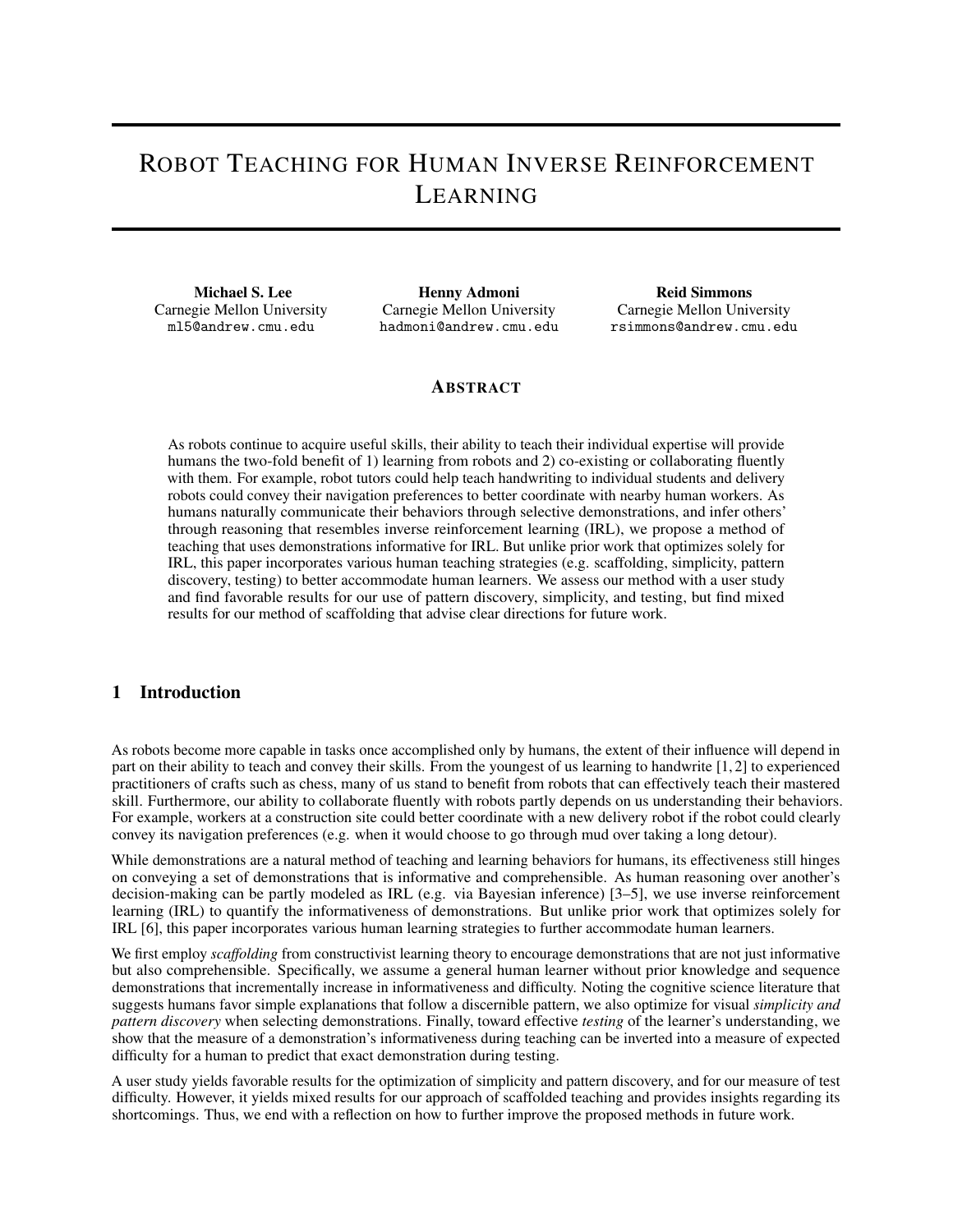## 2 Human Teaching Techniques

We take inspiration from constructivist learning theory and cognitive science in informing how a robot may teach a skill to a human learner so that the learner may correctly reproduce that skill in new situations.

Scaffolding: Scaffolding is a well-established pedagogical technique in which a more knowledgeable teacher assists a learner in accomplishing a task currently beyond the learner's abilities, e.g. by reducing the degrees of freedom of the problem and/or by demonstrating partial solutions to the task [\[7\]](#page-4-5). Noting the benefits seen by automated scaffolding to date (e.g. [\[8\]](#page-4-6)), we implement the first of Reiser's [\[9\]](#page-4-7) recommendations for software-based scaffolding, which is to reduce the complexity of the learning problem through additional structure. Specifically, we incorporate this technique when teaching a skill by providing demonstrations that sequentially increase in complexity and informativeness.

Simplicity and pattern discovery: Studies on explanations preferred by humans indicate a bias toward those that are simpler and have fewer causes [\[10\]](#page-4-8). Furthermore, Williams et al. [\[11\]](#page-5-0) found that explanations can be detrimental if they do not encourage the learner to discover patterns or even mislead them with false patterns. We thus also optimize for simplicity and pattern discovery when selecting demonstrations that naturally 'explain' the underlying skill.

Testing: Effective scaffolding requires an accurate diagnosis of the learner's current abilities to provide the appropriate level of assistance throughout the teaching process [\[12\]](#page-5-1). A common diagnostic method is presenting the learner with tests of varying difficulties and assessing their understanding of a skill. Toward this, we propose a way to quantify the difficulty of a test that specifically assesses the student's ability to predict the right behavior in a new situation.

## 3 Implementation of Human Teaching Techniques

The robot's environment is represented as a Markov decision process (MDP). The robot has an optimal policy  $\pi^*$  (i.e. skill) that maps each state  $s$  to the action that will optimize the sum of rewards  $R$  over an infinite horizon. With no loss of generality<sup>[1](#page-1-0)</sup>, we assume that R can be expressed as a weighted linear combination of reward features extracted from the states, i.e.  $R = \mathbf{w}^\top \phi(s)$  [\[13\]](#page-5-2). For a handwriting policy,  $\phi$  could include the completeness of letters, spacing between letters, etc. We assume that the learner is aware of  $\phi$  but not w<sup>\*</sup> (nor how the tradeoffs in w<sup>\*</sup> manifest in behavior). Thus, how clearly a demonstration reveals w<sup>∗</sup> naturally correlates with the demonstration's informativeness.

Brown et al. [\[6\]](#page-4-4) show that using IRL [\[14\]](#page-5-3), demonstrations of a policy may be translated into halfspace constraints that constrain the set of reward weights for which the policy is still optimal (i.e the behavioral equivalence class, or BEC). Assuming that conveying w<sup>∗</sup> is a good proxy for conveying the optimal policy, the BEC area can be used to quantify a demonstration's informativeness.

Consider an example in the delivery domain in which the following weights  $\mathbf{w}^* = [26, -3, -1]$ are assigned to the following reward features  $\phi$ : delivering the package, entering mud, and taking an action. The demonstration in the left image of Fig. [1](#page-1-1) corresponds to the constraints in the right image. With a unit cost for each action, the constraints on



<span id="page-1-1"></span>Figure 1: A demonstration of an optimal policy (left) can be translated into a set of half-space constraints on the possible underlying reward weights (right) [\[6\]](#page-4-4).

viable reward weights intuitively indicate that 1)  $w_0^* \ge 10$  since a total of 10 actions were taken in the demonstration and that 2)  $w_1^* \le -2$  as the detour around the mud took two actions. Though this demonstration is fairly informative, another is needed to lowerbound the cost of the mud (for there are instances when the robot will go through mud than take an extended detour), and so on.

Scaffolding: Brown et al. [\[6\]](#page-4-4) proposed the Set Cover Optimal Teaching (SCOT) algorithm for selecting the minimum number of demonstrations that results in the smallest BEC area. A pure IRL learner is assumed to fully grasp these few highly nuanced examples that delicately straddle decision-making boundaries and find any other demonstrations redundant. However, we posit that the BEC area of a demonstration not only inversely corresponds to the amount of

<span id="page-1-0"></span><sup>1</sup>These assumptions are rather generous, as any autonomous agent (embodied or not) in any location can in theory express its environment and its skill like so and utilize the methods outlined in this section.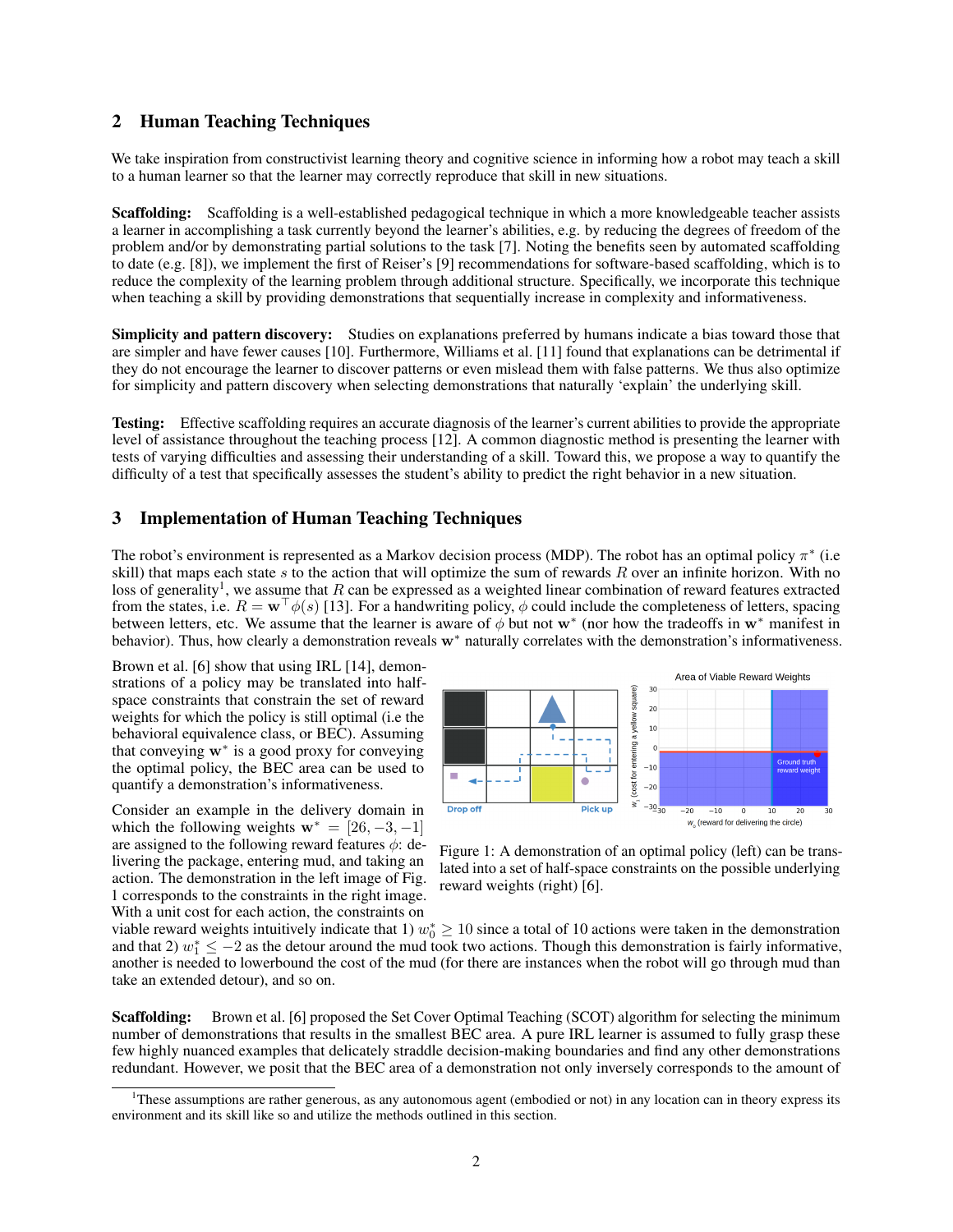information it contains about the possible values of w<sup>∗</sup> , but also inversely corresponds to the effort required for a human to extract that information. Thus humans will likely benefit from additional scaffolded examples that ease them in and incrementally relax the degrees of freedom of the learning problem.

We begin scaffolding by first sorting all possible demonstrations in order from those with the smallest BEC area (most informative but hardest to understand) to those with the largest BEC area (least informative but easiest to understand). Then the demonstrations are clustered (we used k-means, with  $k=6$ ), so that one may show demonstrations from every other cluster (to ensure that consecutive demonstrations have sufficiently different areas) from the largest to smallest BEC area. Finally, demonstrations selected by SCOT are shown to convey the maximum information.

Simplicity and pattern discovery: Though the BEC area of a demonstration provides an unbiased, quantitative measure of the information transferred to a pure IRL learner, humans are likely also influenced by the medium of the demonstration, e.g. the visuals. Visible differences between sequential demonstrations can highlight critical features, while visual clutter that does not influence the robot's behavior (e.g. extraneous mud not in the robot's shortest path) may distract or even mislead the human.

We first encourage pattern discovery by favoring a new demonstration that is visually similar to the previous demonstration. The aim is to highlight a change in environment (e.g. a new mud patch) that caused the change in behavior (e.g. robot takes a detour) while keeping all other elements constant. Finally, a measure of visual simplicity is also manually defined for each domain (e.g. the number of mud patches in a delivery MDP) and out of candidate demonstrations that are equally similar, the visually simplest is selected.

Testing: A demonstration's BEC area intuitively captures its informativeness during teaching; the smaller the area, the less uncertainty there is regarding w<sup>∗</sup> . We propose a complementary and novel idea that the BEC area can be inverted as a measure of a demonstration's *difficulty as a test*, i.e. when a human is asked to predict this optimal behavior in a new environment. Intuitively, a large BEC area indicates many viable reward weights for a demonstration, and thus the human does not need to precisely understand w<sup>∗</sup> to correctly predict the optimal behavior. We can also use this measure to scaffold tests of varying difficulties to gauge the human's understanding of  $w^*$  and subsequently  $\pi^*$ .

# 4 User Studies

We ran an online user study that involved participants learning how to play three gridworld games (i.e. three domains), where each had a unique optimal strategy based on the rewards and costs associated with various objects and locations. For each game, the participants would first watch the robot teacher provide a few demonstrations of optimal gameplay. Then they were asked to play a few unseen instances of the game of varying difficulties, being assessed on whether or not they correctly reproduced the optimal behavior. For each test, participants were also asked to rank their confidence in their response on a 5-point Likert scale. Thus the study had two within-subject variables: *domain* and *test difficulty* (low, medium, and high, determined by the BEC area of the test).

The study primarily explored how incorporating human learning strategies when selecting demonstrations impacts a human's ability to correctly reproduce the optimal policy. Specifically, it examined how the presence and direction of scaffolding, and optimization of visuals, would impact the human's test performance. The between-subjects variables were *scaffolding class* (none, forward, and backward), and *visual optimization* (positive and negative, corresponding to the maximization and minimization of both simplicity and pattern discovery, respectively). For scaffolding class, forward scaffolding showed low, medium, then high information demonstrations (from the 5th, 3rd, and 1st BEC clusters), backward scaffolding showed forward scaffolding's demonstrations in reverse, and no scaffolding showed all high information examples from the 1st BEC cluster. A total of five demonstrations were shown for each domain, always ending with demonstrations determined by SCOT.

# 5 Results

108 participants were recruited using Prolific [\[15\]](#page-5-4). Participants self-reported age (18 to 52, M = 26.57, SD = 8.33) and gender (roughly 64% male, 34% female, 2% non-binary). Each of the six possible between-subjects conditions studies were randomly assigned 18 participants, and the order of the domains presented to each participant was counterbalanced. The domains were designed to be representative of a range of difficulties, and we subsequently average each participant's test scores across the domains in all following analyses.

Scaffolding: A two-way mixed ANOVA on test performance revealed a significant interaction effect between scaffolding class and test difficulty  $(F(4, 210) = 2.79, p = .03)$ . Post-hoc pairwise Tukey analyses showed that no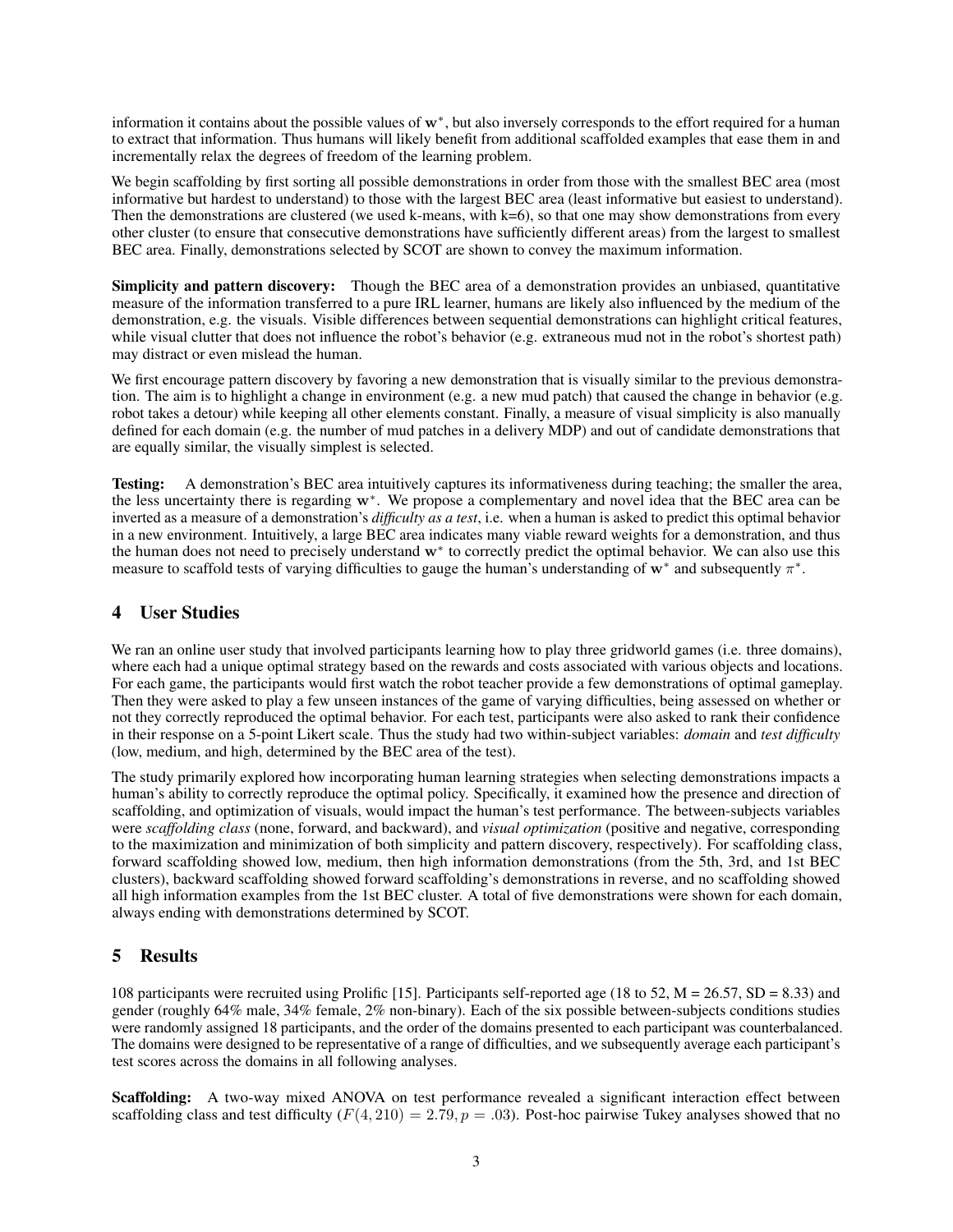scaffolding yielded significantly better test performance than forward scaffolding for high difficulty tests ( $p = .05$ , Fig. [2\)](#page-3-0). Though not statistically significant, a trend of forward and backward scaffolding outperforming no scaffolding on low and medium difficulty tests was observed as well. Surprisingly, scaffolding class did not have a significant effect on overall test performance  $(F(2, 105) = 0.02, p = .98)$ .

Simplicity and pattern discovery: A two-way mixed ANOVA on test performance revealed a significant interaction effect between visual optimization and test difficulty  $(F(2, 212 = 5.61, p = .004)$ . Exploring the interaction effect with Tukey analyses revealed that optimized visuals had no effect on test performance on low ( $p = .24$ ) and medium  $(p = .90)$  difficulty tests, but led to a significant improvement in performance in high ( $p = .001$ ) difficulty tests for positive visual optimization ( $M = 0.45$ ) over negative ( $M = 0.31$ ).

Testing: A one-way repeated measures ANOVA revealed a statistically significant difference in a human's performance across test difficulty  $(F(2, 214) = 162.22, p < .001)$ . Tukey analyses further revealed significant differences between each of the three groups, with the percentage of correct responses dropping from low ( $M = 0.88$ ), to medium ( $M = 0.66$ ), to high ( $M = 0.38$ ) test difficulties ( $p = .001$  in all cases). Spearman's rank-order correlation further showed a significant inverse correlation between test difficulty and participants' confidence in their responses ( $r_s = -.39, p < .001, N = 324$ ).

Interaction Effect between Scaffolding and Test Difficulty



<span id="page-3-0"></span>Figure 2: The influence of scaffolding on learner test performance depends on test difficulty.

## 6 Discussion and Future Work

Scaffolding: The unexpected result of backward scaffolding's on-par performance with forward scaffolding suggests that though BEC area is a theoretically well-motivated model for a demonstration's informativeness to a human, it is insufficient and our scaffolding order likely was not clear cut in either direction. Imagine providing the same example twice to a human; BEC area would incorrectly conclude that the second example was just as informative as the first.

Furthermore, forward and backward scaffolding (each comprised of low, medium, and high information demonstrations) yielding higher performance for low and medium difficulty tests over no scaffolding (comprised of only high information demonstrations), and the relationship being reversed for high difficulty tests, suggests that model-free, imitation learningtype (IL) reasoning may have also been at play. Though IL is another well-accepted model of how humans learn from demonstrations or experience (see [\[16,](#page-5-5) [17\]](#page-5-6)), it is not obvious when when humans will use IL or IRL. Considering the observation made by Lage et al. [\[17\]](#page-5-6) that people may be more inclined to use IL than IRL in less familiar situations, our participants may have benefited from more extensive pre-study practice and/or additional informative demonstrations.

*Future work:* We propose two directions for future work. First, we note that our selected demonstrations often revealed information about multiple reward weights at once, which could be difficult to decipher. Instead, we can further scaffold by teaching about one weight at a time, when possible. Second, Reiser [\[9\]](#page-4-7) suggests that scaffolding should not only provide structure that reduces problem complexity but at times induce cognitive conflict to challenge and engage the learner. The current method of scaffolded teaching assumes that the learner has no prior knowledge. However, we observed that a subsequent demonstration with smaller a BEC area was sometimes easier to understand because the robot behaved exactly according to the model we had naturally developed from observing previous demonstrations. We believe that providing demonstrations which incrementally deviate from the human's current model will be more informative to a human and would be better suited to scaffolding.

Simplicity and pattern discovery: Optimizing visuals improved test performance, but only for high information demonstrations. Perhaps simplicity and pattern discovery could only produce a meaningful reduction in complexity for high information demonstrations, while those of low and medium information were already comprehensible.

*Future work:* Interestingly, memory arose as an unforeseen confounder resulting from the study procedure. As participants could not rewatch previous demonstrations (to enforce scaffolding order), consecutive demonstrations optimized for visual similarity sometimes led to greater confusion as participants believed they saw different behaviors in the same environment. Future iterations would benefit from 'markings of critical features' as suggested by Wood et al. [\[7\]](#page-4-5), e.g. by explicitly highlighting the differences between consecutive environments with visual markers.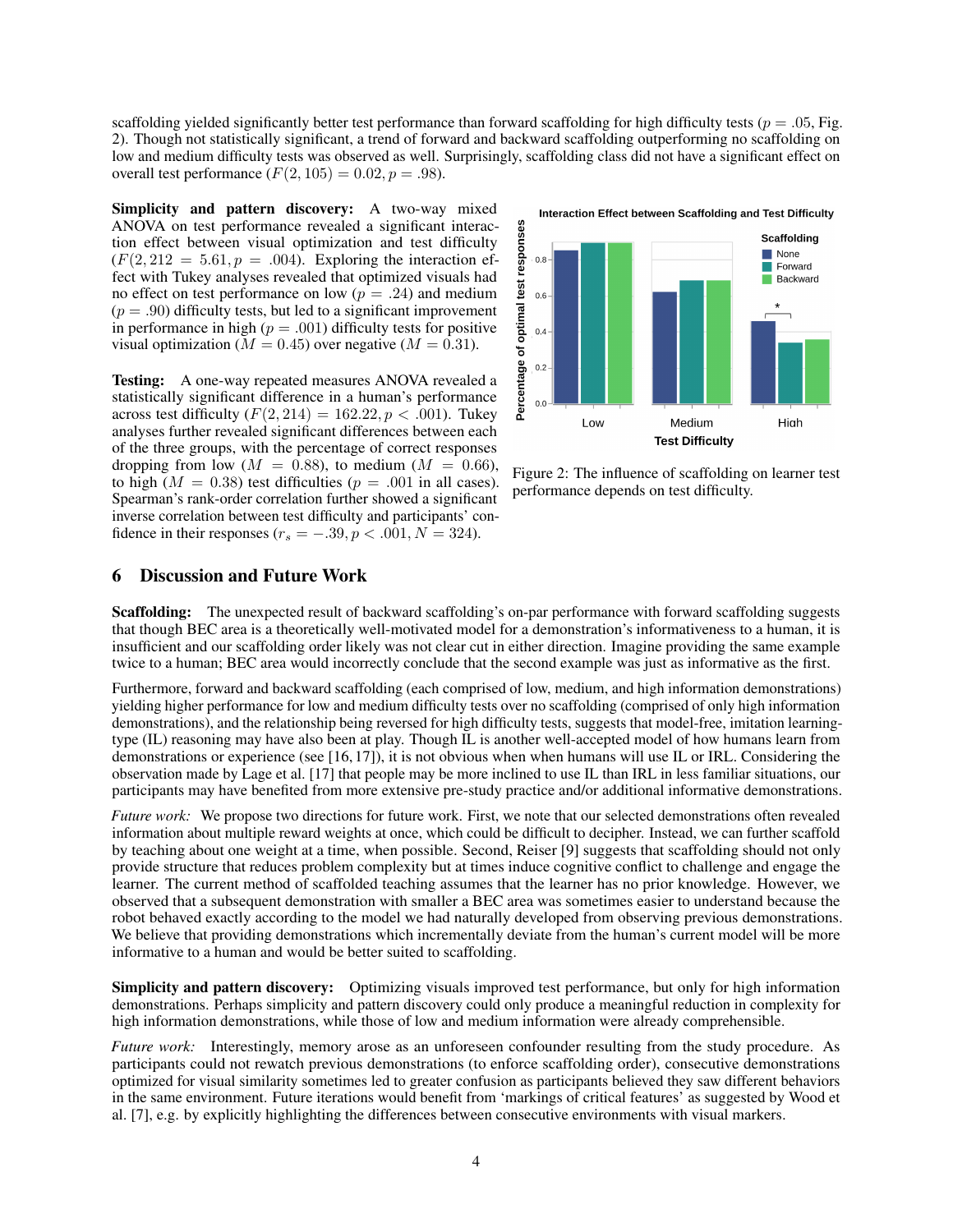**Testing:** Objective and subjective results strongly support BEC area as a measure of test difficulty for human learners.

*Future work:* As previously noted, effective scaffolding is contingent on maintaining an accurate model of the learner's current abilities. Though this work assumed disjoint teaching and testing phases, learning is far more dynamic in reality. Important topics to explore thus include selecting an initial set of tests that can accurately discern the learner's current knowledge, and knowing when to switch between teaching and testing throughout the learning process.

## 7 Code and data availability

The code for generating demonstrations using the aforementioned methods can be found in the following repository: https://github.com/SUCCESS-MURI/machine-teaching-human-IRL.

The code for generating the user study (including videos of the teaching and testing demonstrations) and the data corresponding to our results can be found in the following repository: https://github.com/SUCCESS-MURI/psiturkmachine-teaching.

## 8 Acknowledgements

This work was supported by the Office of Naval Research award N00014-18-1-2503 and Defense Advanced Research Projects Agency (DARPA) / Army Research Office (ARO) award W911NF-20-1-0006. The views and conclusions contained in this document are of the authors and should not be interpreted as representing official policies, expressed or implied, of DARPA, ARO, or U.S. Government. The U.S. Government is authorized to reproduce and distribute reprints for government purposes notwithstanding any copyright notation herein.

Finally, we would like to thank Vignesh Rajmohan and Meghna Behari for their assistance in creating the user study, and Pallavi Koppol for sharing her user study and data analysis templates.

### References

- <span id="page-4-0"></span>[1] Anara Sandygulova, Wafa Johal, Zhanel Zhexenova, Bolat Tleubayev, Aida Zhanatkyzy, Aizada Turarova, Zhansaule Telisheva, Anna CohenMiller, Thibault Asselborn, and Pierre Dillenbourg. Cowriting kazakh: learning a new script with a robot. In *Proceedings of the 2020 ACM/IEEE International Conference on Human-Robot Interaction*, pages 113–120, 2020.
- <span id="page-4-1"></span>[2] Arzu Guneysu Ozgur, Ayberk Özgür, Thibault Asselborn, Wafa Johal, Elmira Yadollahi, Barbara Bruno, Melissa Skweres, and Pierre Dillenbourg. Iterative design and evaluation of a tangible robot-assisted handwriting activity for special education. *Frontiers in Robotics and AI*, 7:29, 2020.
- <span id="page-4-2"></span>[3] Chris L Baker, Rebecca Saxe, and Joshua B Tenenbaum. Action understanding as inverse planning. *Cognition*, 113(3):329–349, 2009.
- [4] Chris Baker, Rebecca Saxe, and Joshua Tenenbaum. Bayesian theory of mind: Modeling joint belief-desire attribution. In *Proceedings of the Annual Meeting of the Cognitive Science Society*, volume 33, 2011.
- <span id="page-4-3"></span>[5] Julian Jara-Ettinger. Theory of mind as inverse reinforcement learning. *Current Opinion in Behavioral Sciences*, 29:105–110, 2019.
- <span id="page-4-4"></span>[6] Daniel S Brown and Scott Niekum. Machine teaching for inverse reinforcement learning: Algorithms and applications. In *Proceedings of the AAAI Conference on Artificial Intelligence*, volume 33, pages 7749–7758, 2019.
- <span id="page-4-5"></span>[7] David Wood, Jerome S Bruner, and Gail Ross. The role of tutoring in problem solving. *Journal of child psychology and psychiatry*, 17(2):89–100, 1976.
- <span id="page-4-6"></span>[8] Sandra Sampayo-Vargas, Chris J Cope, Zhen He, and Graeme J Byrne. The effectiveness of adaptive difficulty adjustments on students' motivation and learning in an educational computer game. *Computers & Education*, 69:452–462, 2013.
- <span id="page-4-7"></span>[9] Brian J Reiser. Scaffolding complex learning: The mechanisms of structuring and problematizing student work. *The Journal of the Learning sciences*, 13(3):273–304, 2004.
- <span id="page-4-8"></span>[10] Tania Lombrozo. Explanatory preferences shape learning and inference. *Trends in Cognitive Sciences*, 20(10):748– 759, 2016.